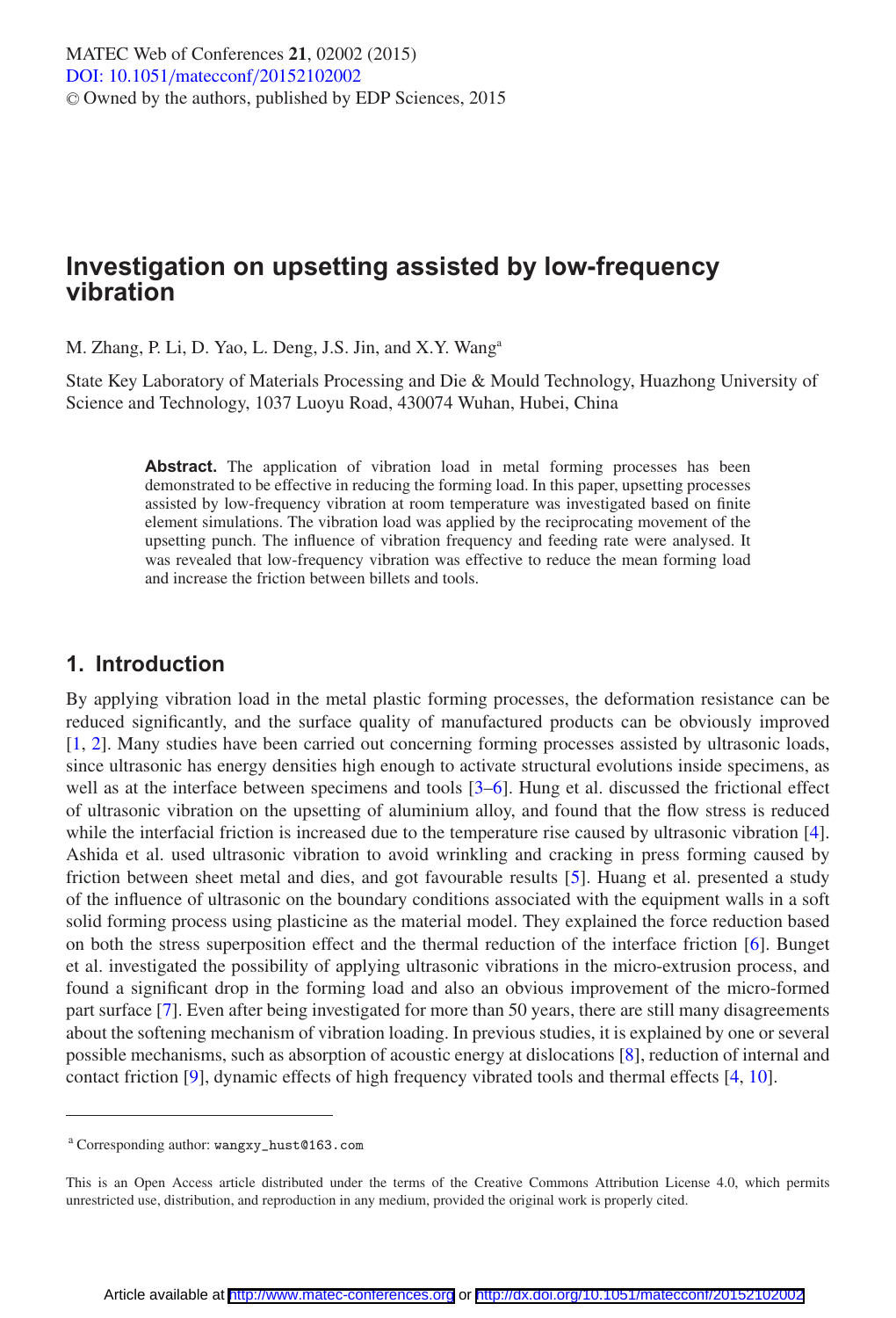<span id="page-1-0"></span>

**Figure 1.** (a) Schematic diagram of the upsetting process; (b) an example of the vibration motion of the punch.

In this paper, the vibration-assisted upsetting process of brass cylinders at room temperature was investigated based on numerical simulation. The upsetting punch vibrated at low frequencies in a displacement-controlled way. The influence of vibration frequency and feeding rate on the deformation behaviour of brass specimens was discussed, in order to reveal the action mechanism of vibrationassisted forming.

## **2. Methods**

Numerical simulations of the low-frequency vibration assisted upsetting of brass cylinders were carried out using Abaqus/Explicit. A 3D finite element model with a diameter of 1 mm and a height of 1.5 mm was constructed and meshed with C3D8R elements, as shown in Fig. [1a](#page-1-0). Due to symmetry, only a quarter of the model was simulated with 8200 elements. The material was set as the pure brass selected from the material library of Abaqus. The forming temperature was set as  $20^{\circ}$ C. The friction between specimens and tools was defined as Coulomb friction with the friction coefficient set as 0.08. The feeding rate of the punch was 0.01, 0.05 and 0.1 mm/s. Vibration with an amplitude of 0.1 mm was superimposed on the punch, and the frequency was set as 10, 20, 40 and 80 Hz. An example of the time-displacement curves of the upsetting punch is displayed in Fig. [1b](#page-1-0). The deformation amount for all the conditions was 50%, i.e. the punch stroke was 0.75 mm.

### **2.1 Results and discussions**

#### *2.1.1 Influence of vibration frequency*

The influence of vibration frequency on the forming load of the vibration-assisted upsetting is shown in Fig. [2.](#page-2-0) When the vibration frequency is 10 Hz, the forming load curve is perfectly enveloped by the load cure without vibration. With vibration frequency increasing, the vibration-assisted load exceeds the nonvibration load curve. The higher the vibration frequency, the more obvious the exceeding phenomenon is. A comparison of the mean forming loads is displayed in Fig. [3.](#page-3-0) The mean forming load values of vibration-assisted processes are almost half of that of the non-vibration condition. The higher the vibration frequency, the lower the forming load will be. Therefore, it is indicated that even though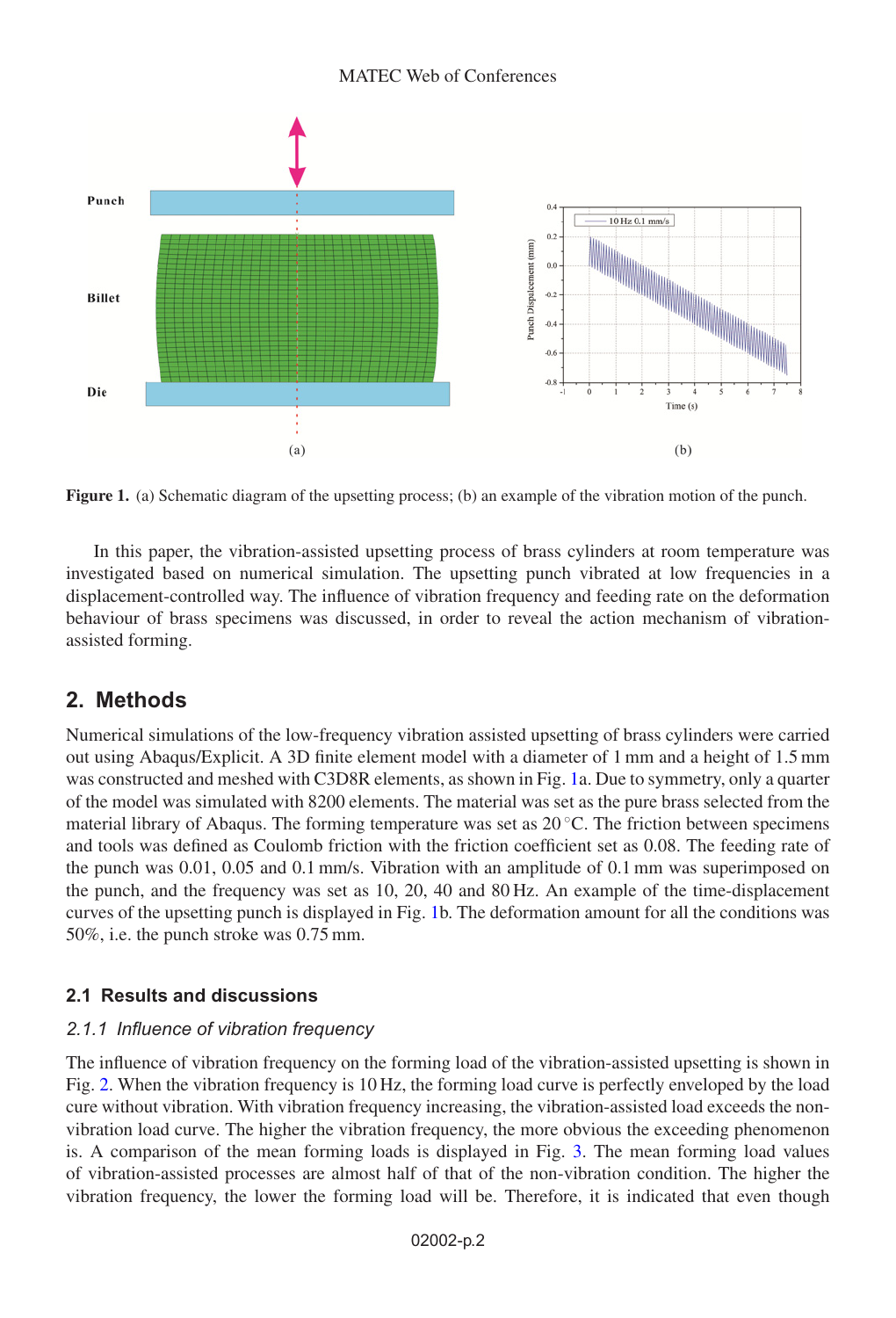<span id="page-2-0"></span>

**Figure 2.** Load-displacement curves of vibration-assisted upsetting processes, all the feeding rates are 0.1 mm/s; the vibration frequency is (a)  $10 \text{ Hz}$ , (b)  $20 \text{ Hz}$ , (c)  $40 \text{ Hz}$  and (d)  $80 \text{ Hz}$ .

increasing the vibration frequency can reduce the mean forming load significantly, the amplitude of the maximum load also increases obviously. At 80 Hz, the maximum forming load is 1.6 times of the non-vibration forming load at the same deformation amount.

According to previous studies, the friction between the specimen and tools influences the bulging effect of upsetting significantly [\[11,](#page-5-10) [12](#page-5-11)]. The higher the friction force at the interface between specimen and tools, the higher the ratio of the bulge radius (RB) to the initial radius (RI) will be. Since all the initial radii of specimens are the same, we can just compare the bulge radius. As shown in Fig. [4,](#page-3-1) the bulge radii at 0 and 10 Hz are almost the same, indicating that the vibration of 10 Hz has little influence on the interface friction. With the vibration frequency increasing, the bulge radii increase and are similar at 20, 40 and 80 Hz. Therefore, it is demonstrated that the vibration increases the friction force between the specimen and tools, which agrees with the result reported by Hung et al. [\[4\]](#page-5-4).

#### *2.1.2 Influence of feeding rate*

Figure [5](#page-4-0) shows the forming load at different feeding rates. It is clearly revealed that the feeding rate has very limited influence on the forming load, both for the actual load and mean load.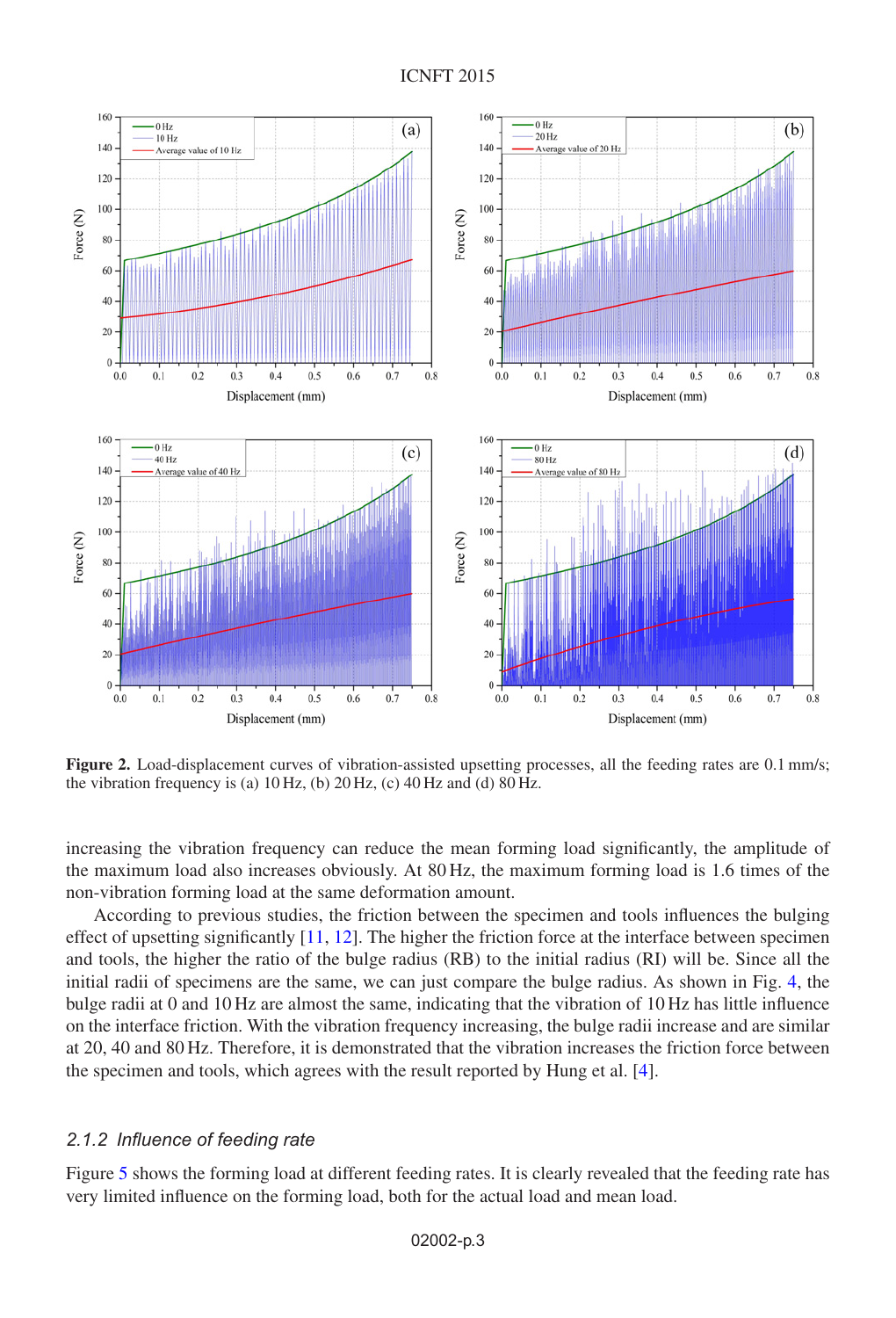<span id="page-3-0"></span>

<span id="page-3-1"></span>**Figure 3.** Influence of vibration frequency on the mean forming load of vibration-assisted upsetting.



**Figure 4.** Influence of vibration frequency on the outer profile of compressed specimens.

Figure [6](#page-4-1) shows the influence of feeding rate on the interface friction of upsetting processes. The bulge radius at 0.05 mm/s is the smallest among all the three feeding rates while those of the 0.01 and 0.10 mm/s are similar to each other. However, the difference between all three values is still slight. By combing Figs. [4](#page-3-1) and [6,](#page-4-1) it can be found that the influence of vibration frequency is much more significant than that of the feeding rate.

Since the vibration frequency used in this study is significantly lower (lower than 100 Hz) than that of ultrasonic (higher than 20 kHz), the temperature rise caused by the vibration can be neglected, which is considered as one of the important reasons for the reduction of forming load in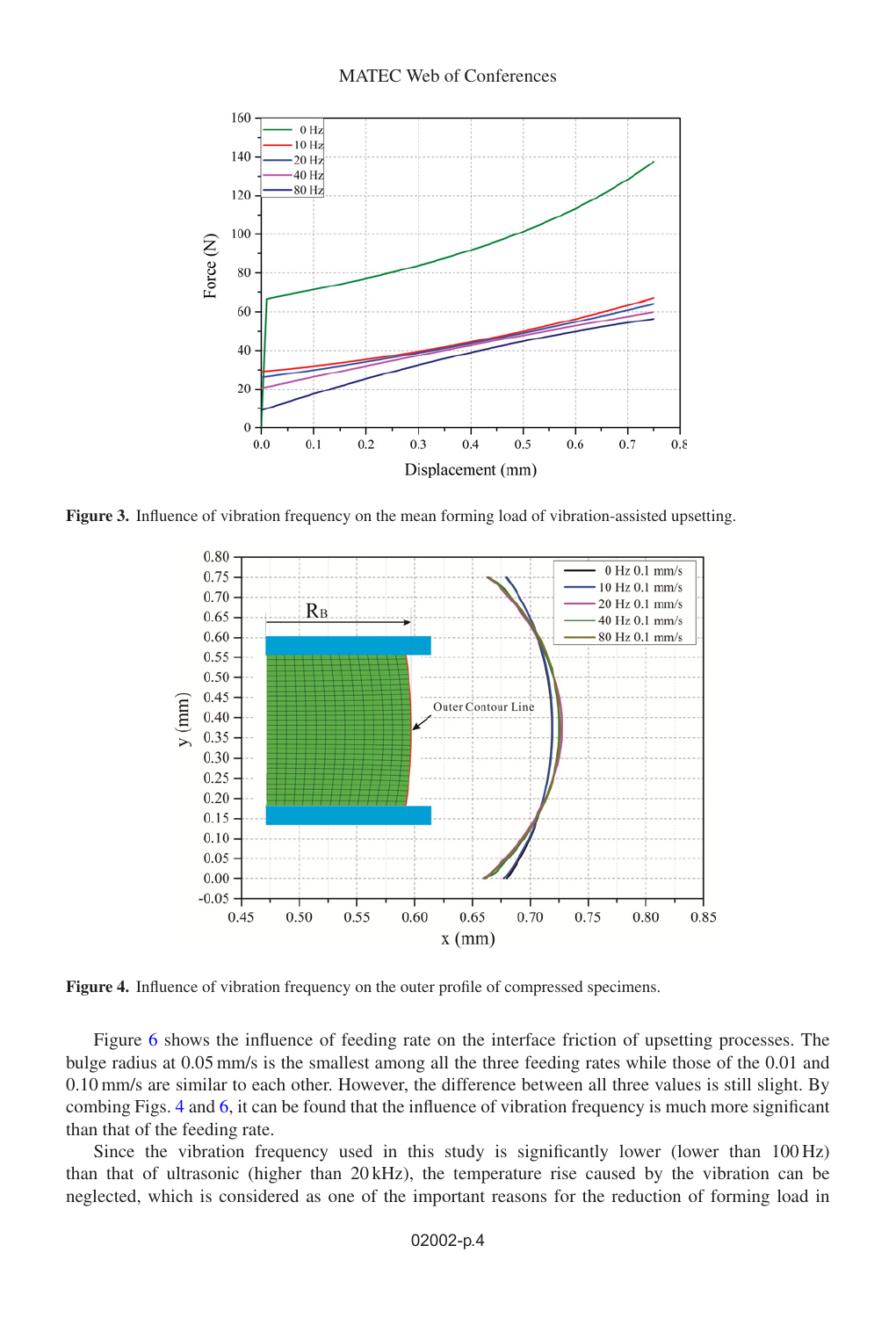#### ICNFT 2015

<span id="page-4-0"></span>

<span id="page-4-1"></span>**Figure 5.** Influence of feeding rate on the forming load of vibration-assisted upsetting processes.



**Figure 6.** Influence of feeding rate on the outer profile of compressed specimens.

ultrasonic-assisted upsetting [\[4](#page-5-4)]. For most of the ultrasonic-assisted forming processes, the ultrasonic vibration is introduced by placing an ultrasonic transducer under the lower die while the upper die is moving downward at a constant speed. Under this condition, the reduction in mean forming force could be explained by the additional stress superposition, as suggested by Huang et al. [\[6](#page-5-3)]. In this study, the vibration is applied by the reciprocating motion of the upper die, and the forming load reduction mechanism seems to be different from that in ultrasonic-assisted processes. Therefore, further investigations are required to explain the deformation behaviour of metals in forming processes assisted by low-frequency vibrations.

## **3. Conclusions**

The upsetting process assisted by low-frequency vibration was analysed based on finite element simulations, with the influence of vibration frequency and feeding rate on the forming load and interfacial friction discussed. Some conclusions can be drawn as follows.

(1) Low-frequency vibration can significantly reduce the mean forming load of upsetting processes. Increasing the vibration frequency can decrease the mean forming load, but increase the maximum amplitude of transient load.